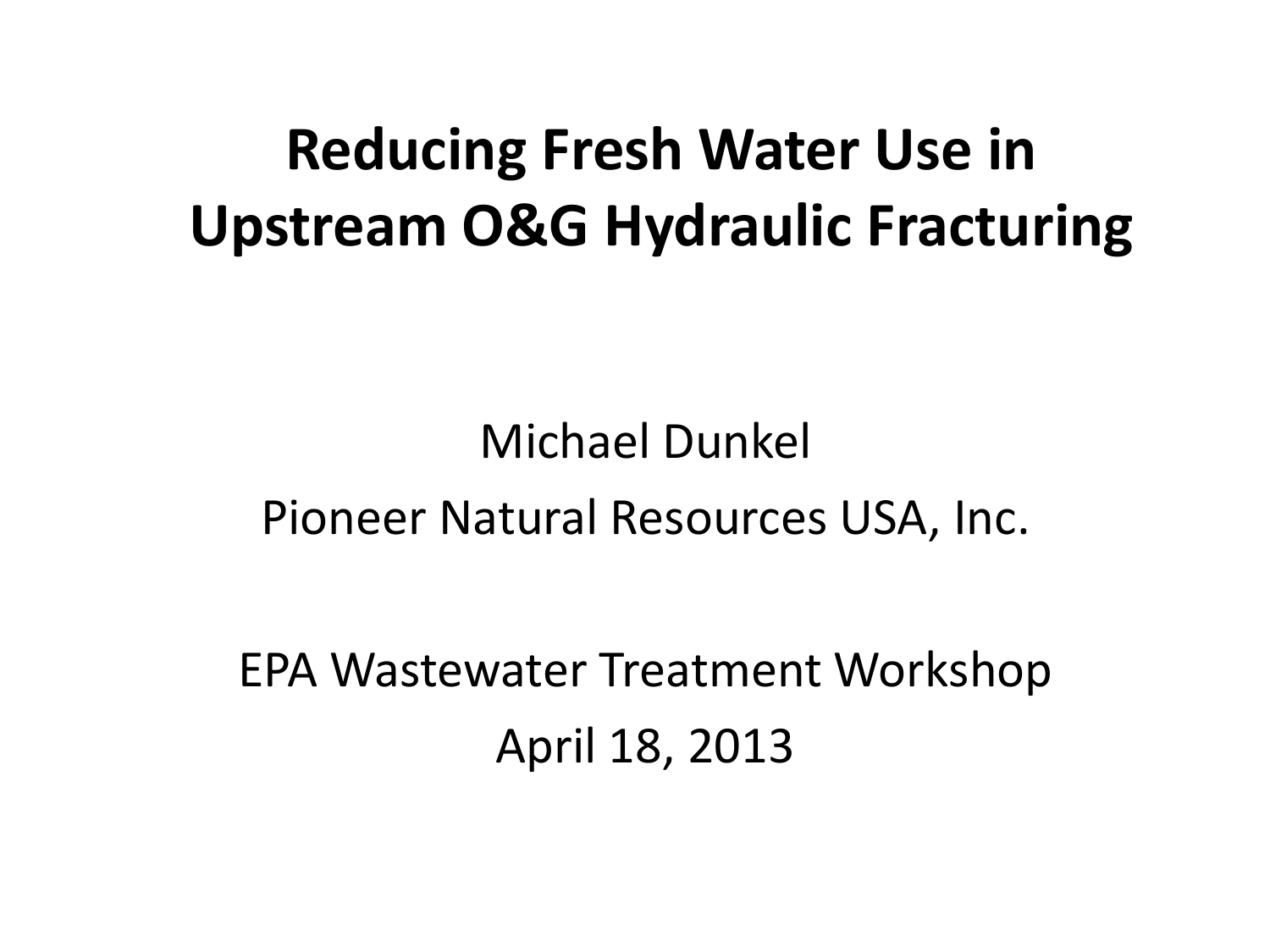# **O&G Definitions of Water**

- 1. Fresh water surface or ground water with total dissolved solids (TDS) less than 1,000 milligrams per liter (mg/l).
- 2. Produced water naturally occurring water that is produced with the oil and gas and is normally high in TDS. This includes the initial water production that is occasionally referred to as flowback water.
- 3. Brackish Water naturally occurring groundwater with TDS greater than 1,000 mg/l (not from an oil and gas reservoir).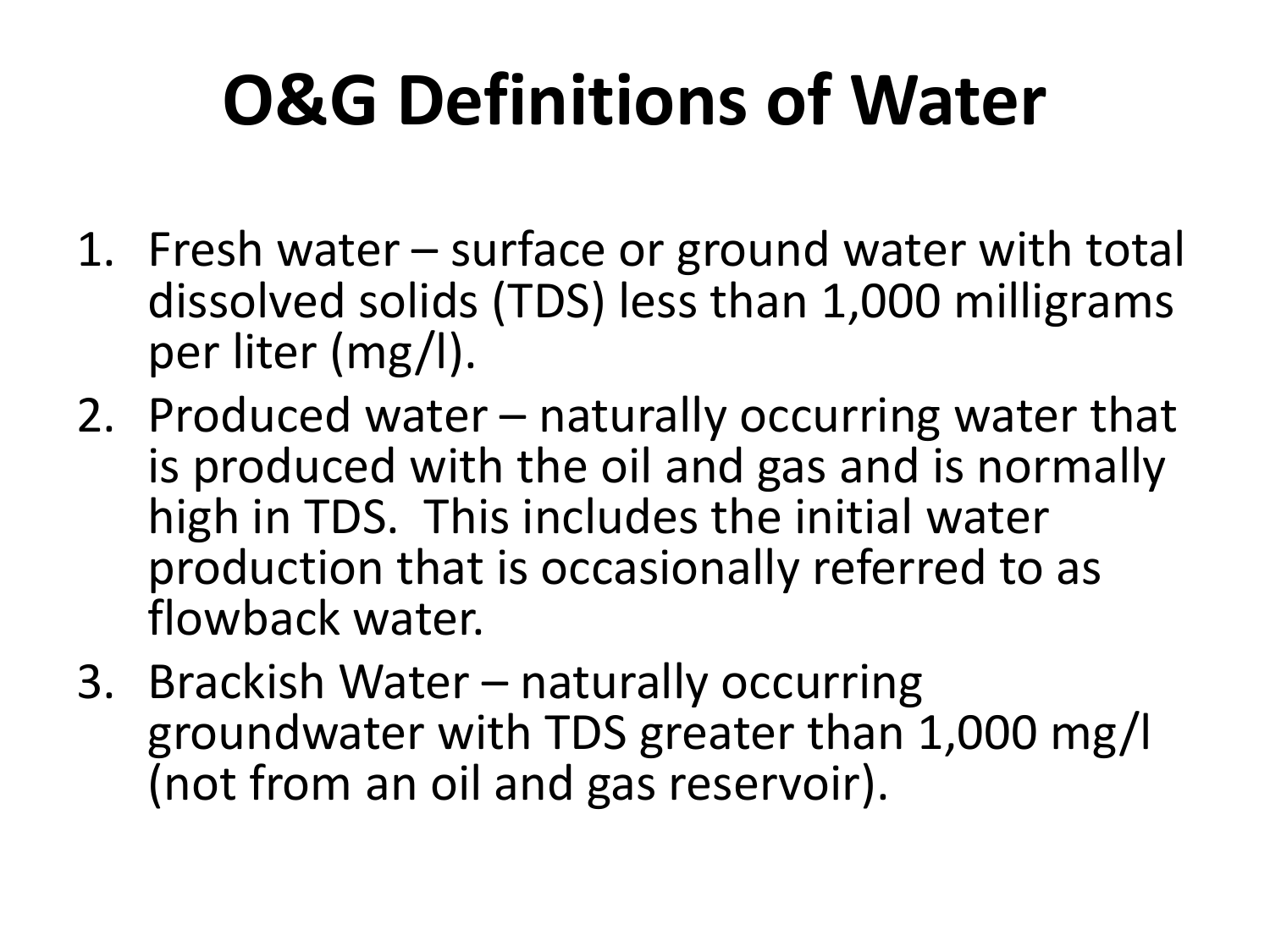### **Water quality needed for Hydraulic Fracturing**

- Third-Party Study of PXD's 3 shale plays in Texas.
	- 1. Areas had different HF designs based on rock and formation fluids.
	- 2. Produced water minerals varied.
- Recommended solutions varied in these cases, but included Total Suspended Solids (TSS) removal and 50-80% combination of fresh water to reduce impact of specific minerals on frac design.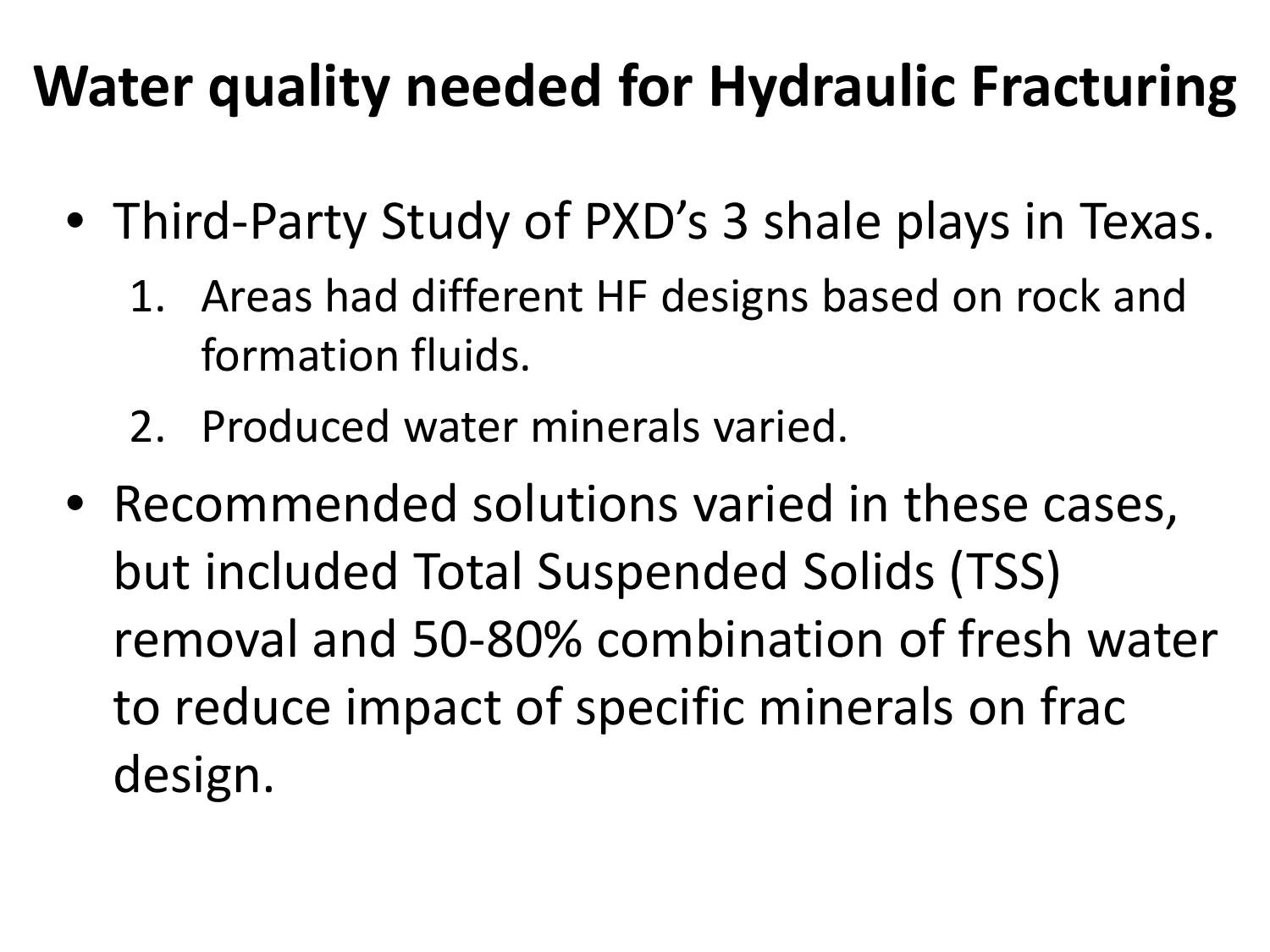## Water Treatment Technologies/Pilots

- Over 100 companies identified with water treatment and water management technology for Oil & Gas.
- 12 Pilot tests conducted to date.
- Results inconsistent, but TSS removal most important.

|                                        |      | Ceramic Coated Ultrafiltration, |                                 | Ultrafiltration, | Electro-               | <b>Reverse</b>          | Electro-          | Electro-                |
|----------------------------------------|------|---------------------------------|---------------------------------|------------------|------------------------|-------------------------|-------------------|-------------------------|
|                                        |      | <b>Membrane</b>                 | Chemical,                       | Chemical         | coagulation   Osmosis, |                         |                   | coagulation coagulation |
|                                        |      |                                 | <b>Forward Osmosis</b>          |                  |                        | <b>Nanofiltration</b>   |                   |                         |
|                                        |      |                                 | Avg. Change Inf Avg. Change Inf | Avg. Change      |                        | Avg. Change Avg. Change | Avg.              | Avg. Change             |
| Constituent                            |      | Units to Eff                    | to Eff                          | Inf to Eff       | Inf to Eff             | Inf to Eff              | <b>Change Inf</b> | Inf to Eff              |
| Barium                                 | mg/L | 9%                              | $-27%$                          | $-92%$           | $-9%$                  | $-86%$                  | 217%              | $-7%$                   |
| Boron                                  | mg/L | 8%                              | $-15%$                          | $-54%$           | $-4%$                  | $-25%$                  | 3%                | $-12%$                  |
| Calcium                                | mg/L | 20%                             | $-12%$                          | $-97%$           | 1%                     | $-79%$                  | 58%               | $-8%$                   |
| Chloride                               | mg/L | $-4%$                           | 63%                             | $-38%$           | $-4%$                  | $-28%$                  | 42%               | $-5%$                   |
| Iron                                   | mg/L | $-24%$                          | $-44%$                          | $-100%$          | 71%                    | $-98%$                  | $-100%$           | $-100%$                 |
| Magnesium                              | mg/L | 18%                             | $-22%$                          | $-44%$           | 2%                     | $-92%$                  | 45%               | $-8%$                   |
| Oil & Grease HEM                       | mg/L | $-87%$                          | $-83%$                          | 0%               | 48%                    | 0%                      | 0%                | $-100%$                 |
| SiO2, Silica                           | mg/L | 2%                              | $-19%$                          | $-80%$           | -5%                    | $-45%$                  | $-72%$            | $-84%$                  |
| Sodium                                 | mg/L | 19%                             | 64%                             | $-4%$            | 0%                     | $-24%$                  | 38%               | $-1%$                   |
| Strontium                              | mg/L | 2%                              | $-15%$                          | $-81%$           | 3%                     | $-85%$                  | 140%              | $-5%$                   |
| Sulfate                                | mg/L | $-15%$                          | 148%                            | 33%              | $-30%$                 | 426%                    | $-10%$            | $-18%$                  |
| <b>Total Dissolved Solids</b>          | mg/L | 0%                              | 46%                             | $-28%$           | $-3%$                  | $-51%$                  | 58%               | 17%                     |
| <b>Total Suspended Solids</b>          | mg/L | $-48%$                          | $-44%$                          | -93%             | 113%                   | $-98%$                  | $-81%$            | $-49%$                  |
|                                        |      |                                 |                                 |                  |                        |                         |                   |                         |
| <b>Treatment Passed PXD Guidelines</b> |      |                                 |                                 |                  |                        |                         |                   |                         |
| <b>Treatment Failed PXD Guidelines</b> |      |                                 |                                 |                  |                        |                         |                   |                         |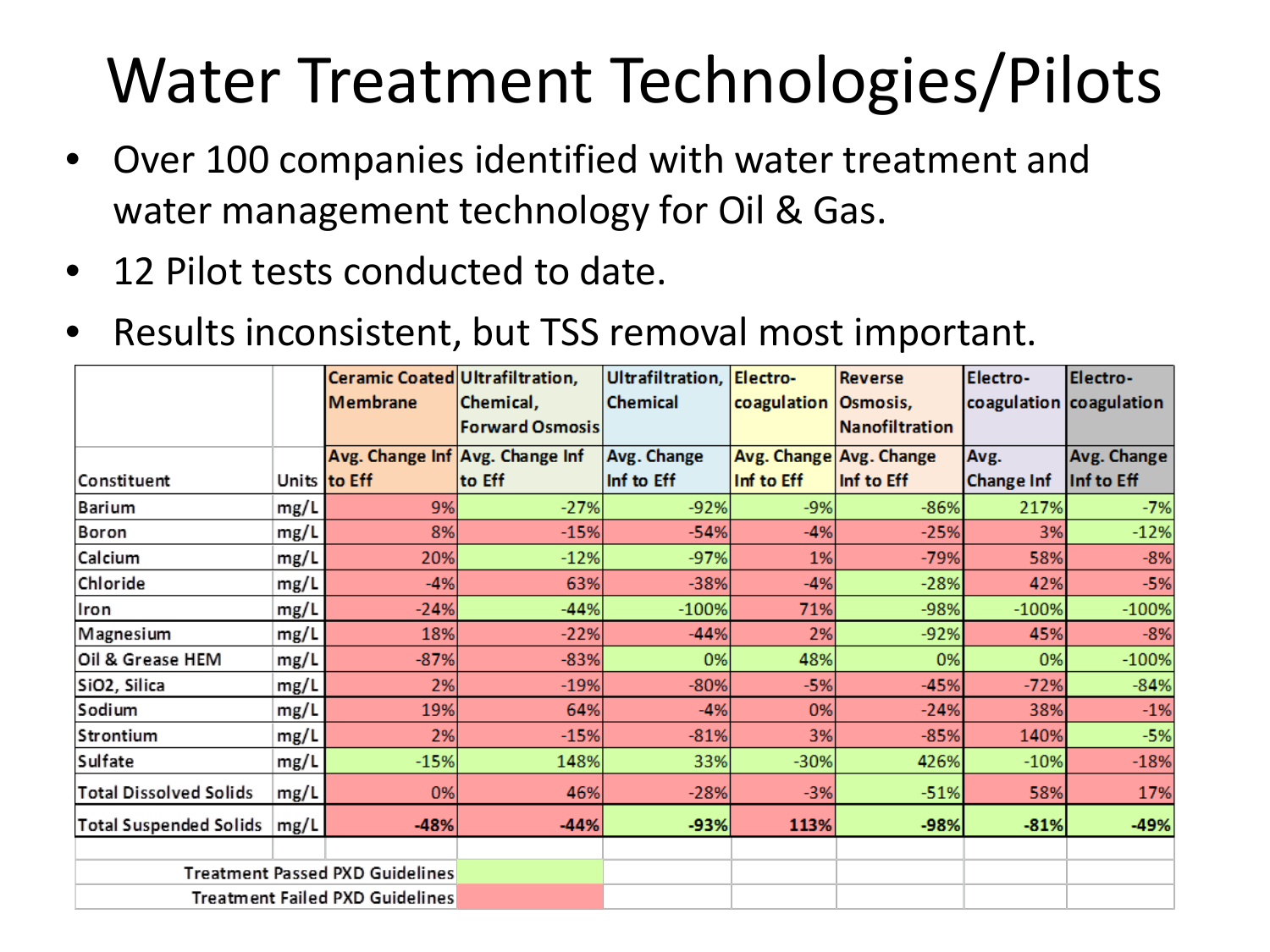### **Logistics of transporting produced water**

- 1. Gather water to central site.
- 2. Treat large volumes for economics of scale.
- 3. Store treated water for re-use.
- 4. Transport to well site via temporary lines.
- These components of water logistics differ by play and region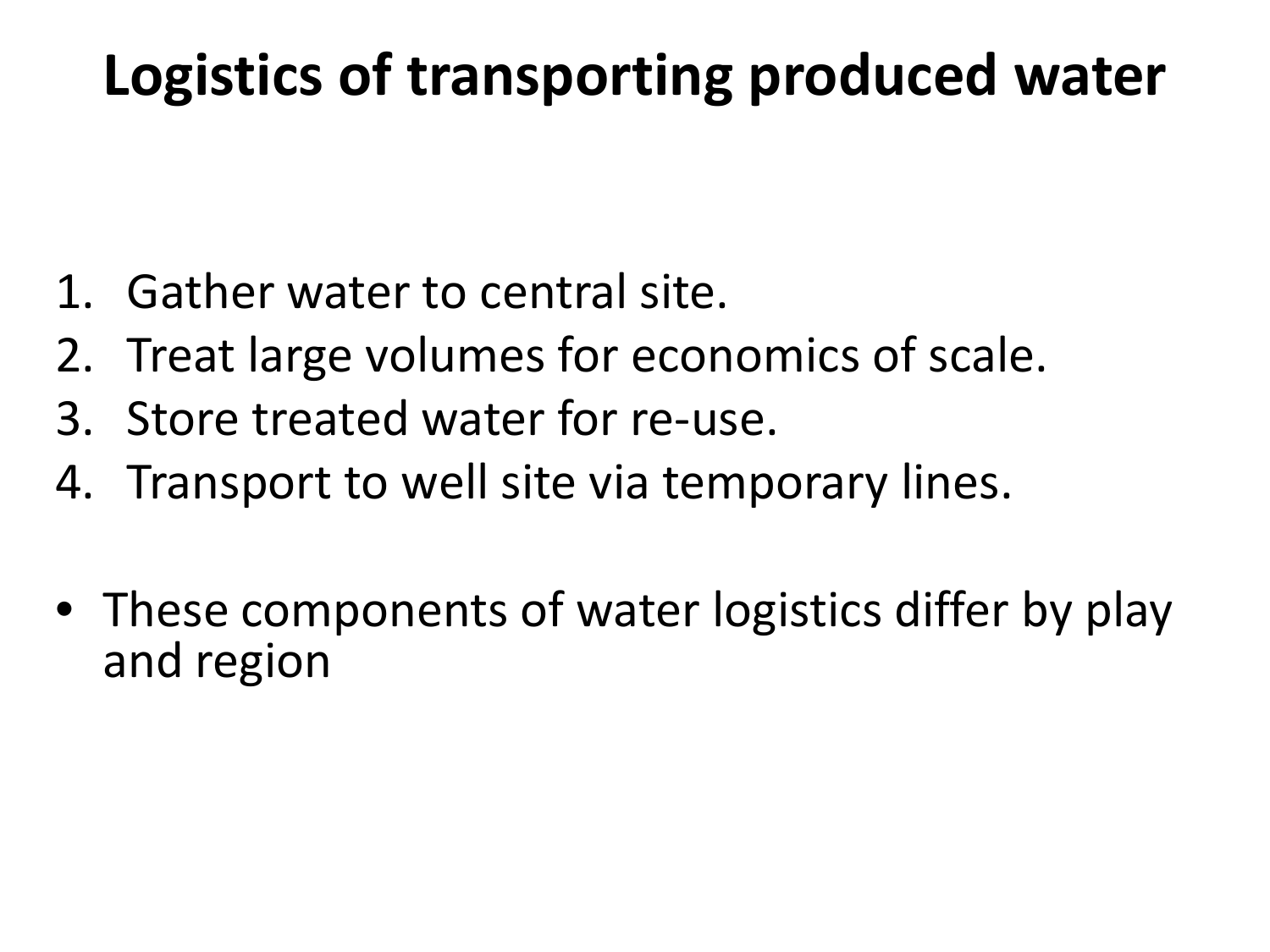### **Economics and environmental aspects**

- Costs to recycle are highly variable due to frac type, infrastructure, water quality…
- Logistics are as important as treatment.
- Environmental factors to consider in transportation and storage of produced water.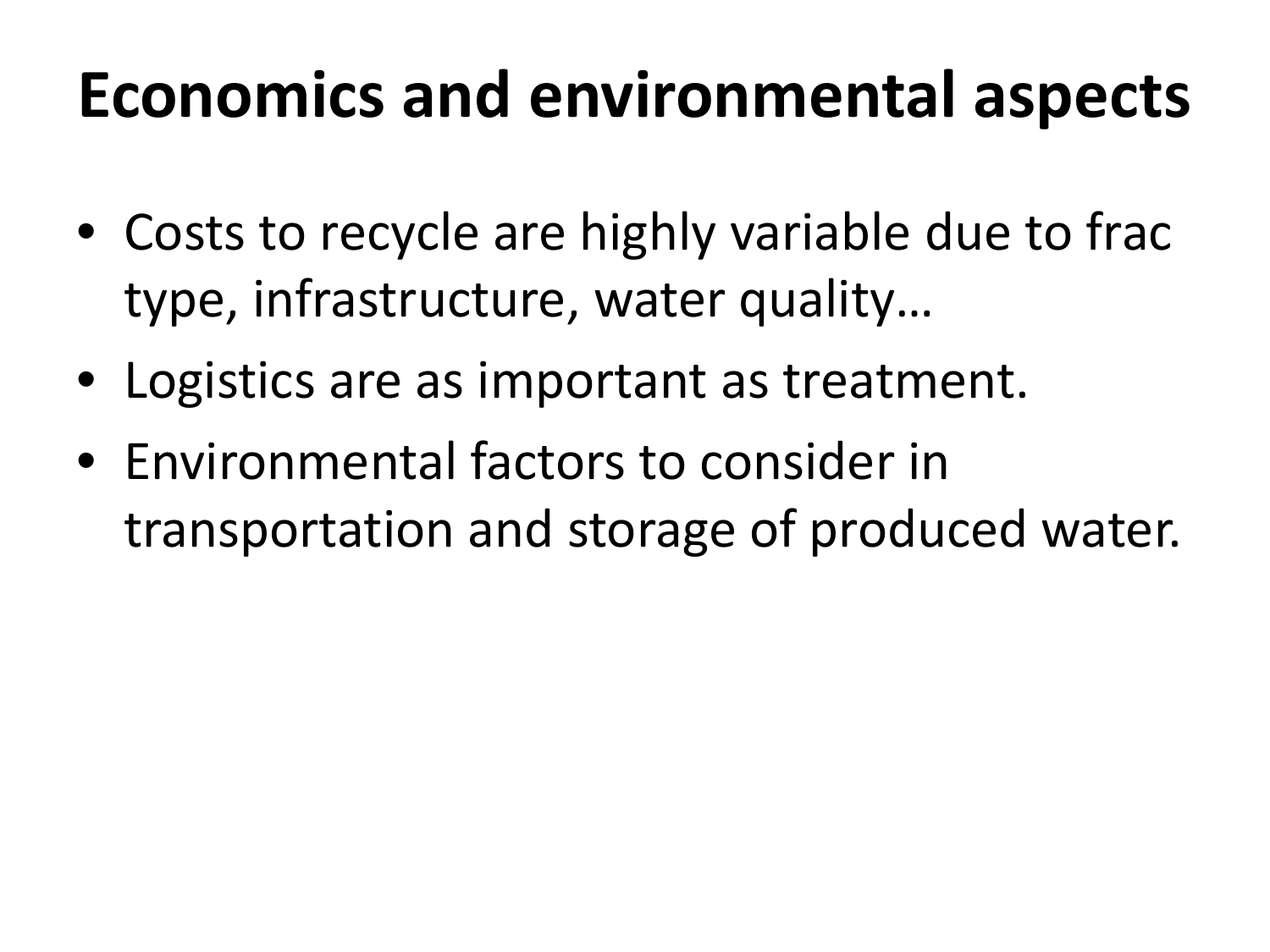#### **Brackish water as a substitute**

- 1,000+ mg/l TDS as an alternative to fresh surface or fresh groundwater.
- Often more expensive than groundwater, but less costly than recycling.
- More plentiful in some areas of Texas than fresh groundwater.
- Usually not useful to cities or farmers.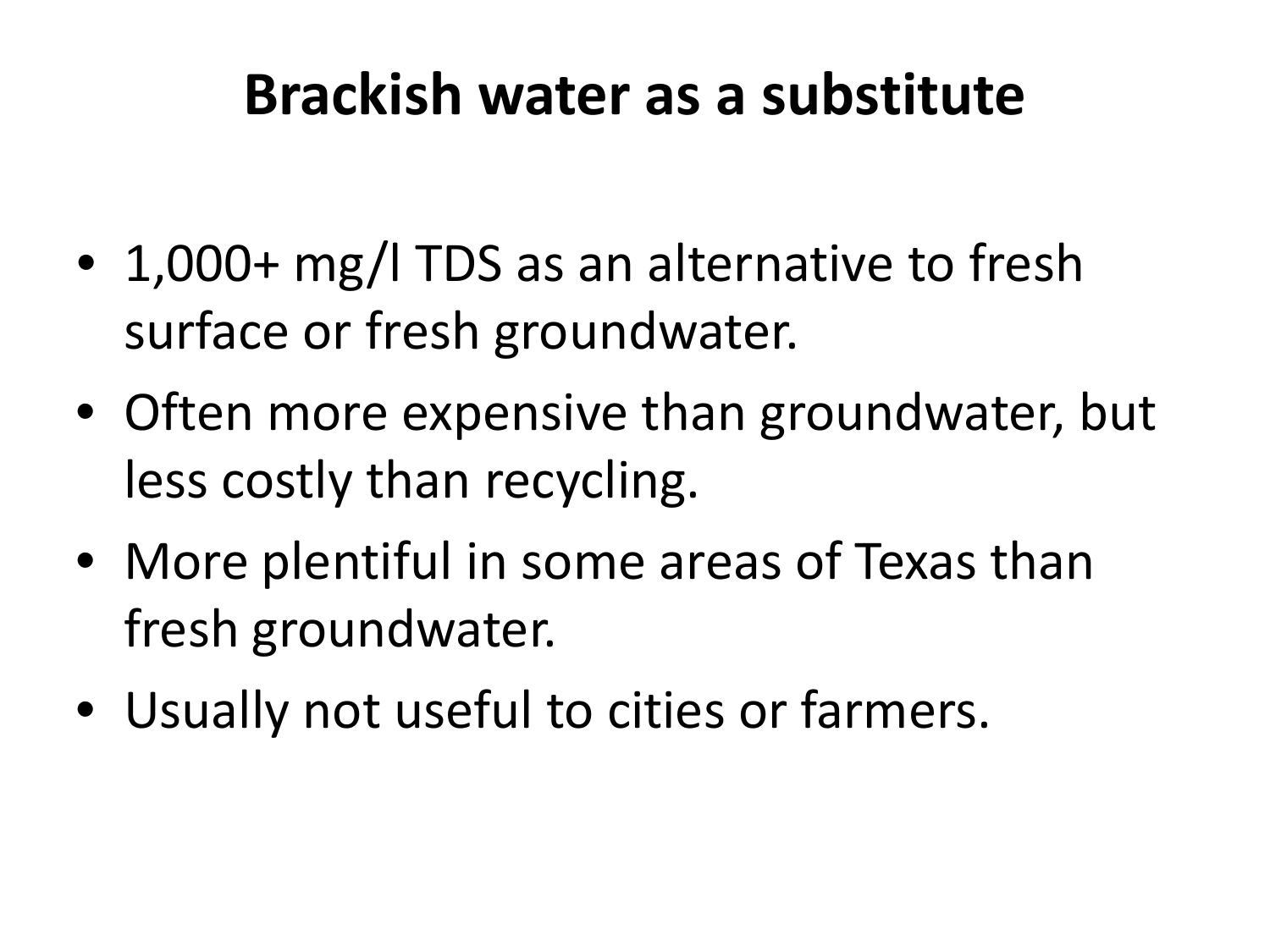### **Prevention of evaporation from storage**

- Evaporation losses are significant in hot dry climates.
- Pond covers that float on the surface can help prevent evaporation.
- Economical design for high winds is being researched and tested.
- In some cases, preventing evaporation may be more economical than recycling, but is a partial solution.